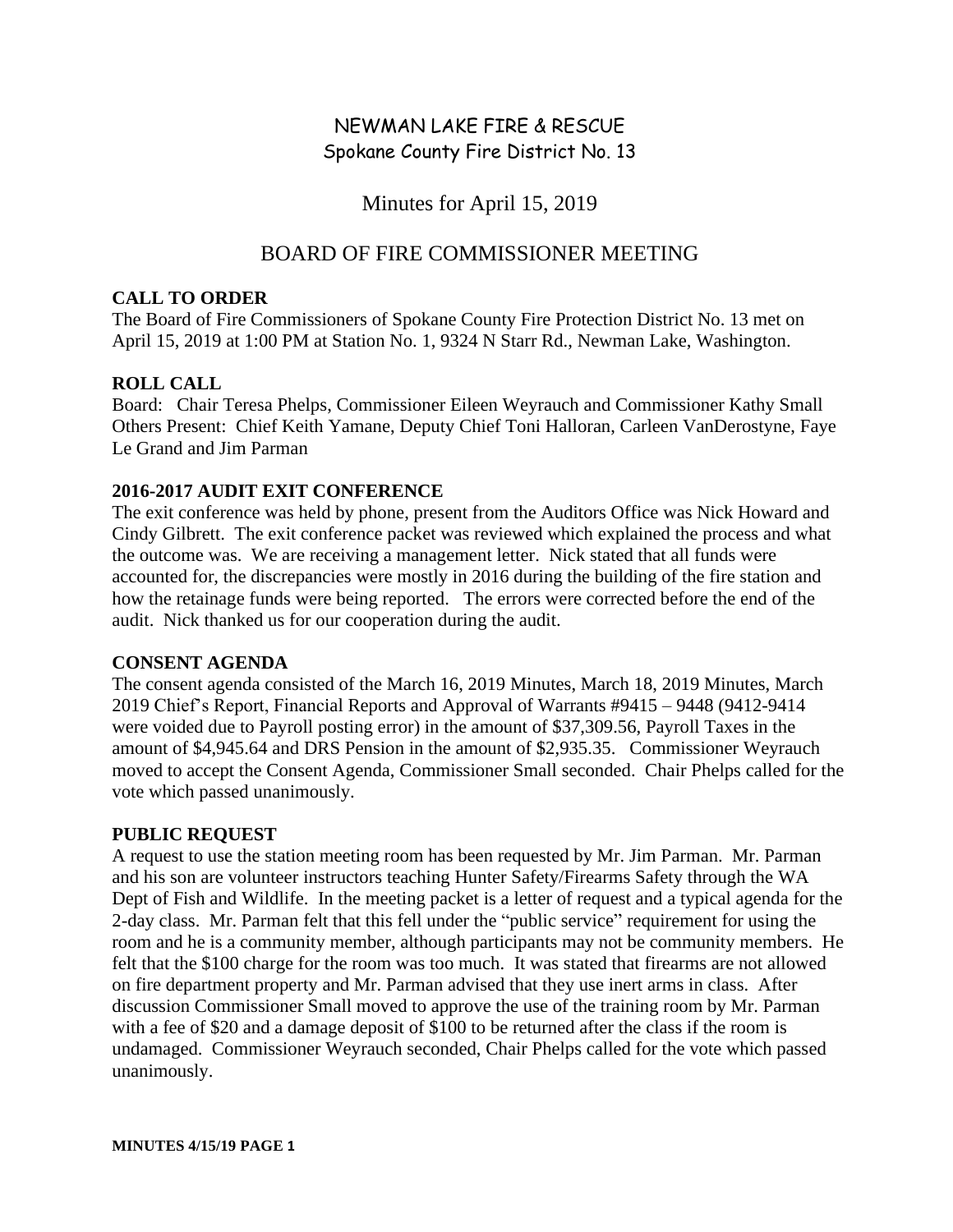#### **AUXILIARY REPORT**

They have \$5,232.88 in the bank. Hot Dog Sale preparations are under way and they will be having a membership drive during the hot dog sale. They potentially have two more new members.

#### **CORRESPONDENCE**

Six (6) surveys were received, all were favorable.

#### **UNFINISHED BUSINESS**

**Staffing Update:** There were no shifts available in March. The following positions started April 1.

- Jake Ambach has been appointed to the Apparatus Maintenance position
- Kelli Lemley has been appointed to the Facilities/Grounds position
- Carleen VanDerostyne has been hired as the bookkeeper.

Keith presented the bookkeeper salary scale to the Board. Commissioner Small moved to approve the bookkeeper salary. Commissioner Weyrauch seconded, Chair Phelps called for the vote which passed unanimously.

**Station 2 Update:** The well has been drilled and the water has been taken to the building to a pressure tank and capped at this time. Power has been run to the well pump and a placed a "T" near the well for filled water tanks when they are installed. Dave V has begun expanding the restroom. This will be completed when the purchase of the land has been completed. A survey needs to be completed.

**Boat:** Keith, Kim and Bryan G met with Sam from Lake City Marine to discuss boat design. A picture of the hull Sam is suggesting was presented to the Board. Staff's recommendation is to move forward with Lake City Marine. Commissioner Weyrauch moved to move forward with Lake City Marine, Commissioner Small seconded. Chair Phelps called for the vote which passed unanimously.

**Station 1 Training Area:** Rich Peplinski recommends not moving the swale. His estimate was around \$14,500. The Board feels strongly that the swale should be moved. They would like 2 quotes on moving the swale.

**Tender Replacement:** Keith has received information from General Fire and Pierce on cost of tender replacement. The cost will be more that we originally thought. We are looking at tenders with more water capacity and options that make it more expensive. Commissioner Weyrauch moved to move forward with looking for a new tender, Commissioner Small seconded. Chair Phelps called for the vote which passed unanimously.

**Station 1 Covered Patio:** We will be completing some of the above projects before we move forward with a covered patio. This will be revisited in the future.

**Station #3 (Harvard Rd) Land:** Toni and Keith met with Bettina, real estate agent, about looking for land on the west side of the district. We explained there is no rush but asked her to keep us in mind for possible property.

**NEW BUSINESS** None

**PUBLIC COMMENT** None

**MINUTES 4/15/19 PAGE 2**